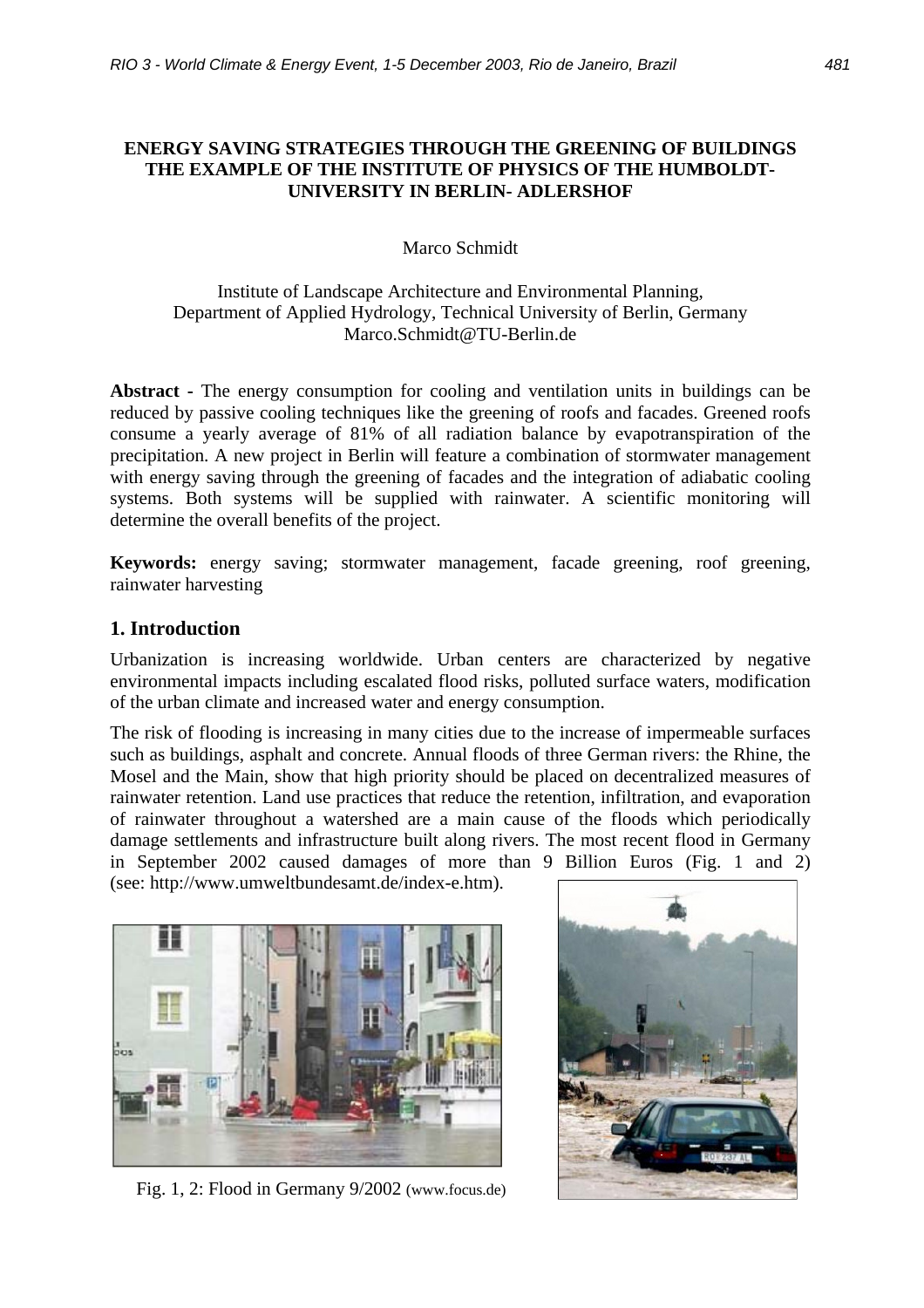*482 M. Schmidt: Energy saving strategies through the greening of buildings: the example of the Institute…* 



Fig. 3: Land use in Germany; 1997



The increase of impermeable surfaces (see Fig. 3, 4) additionally influences the microclimate by creating a different energy balance than is found in greened areas. Most of the precipitation in the natural landscapes is evaporated. For example, in naturalistic landscapes in the Spree and Havel watershed in Germany, approximately 80% of precipitation is evaporated or transpired by plants. Energy is required for the evapotranspiration of water to proceed. This physical process generates the so-called "evaporation-cooling" of 2450 Joules/g  $H_2O$  evaporated. According to research in Hamburg, Germany in 1957, greened areas like meadows consume a yearly average of 86% of all radiation balance [Collmann, 1958]. This energy is used to transpire water and create biomass. The consumed energy will be transformed again as water condenses in the atmosphere.

#### **2. Research**

Environmental changes in urban areas include reduced evapotranspiration of the precipitation and the transformation of up to 95% of radiation balance to latent heat (Fig. 8). Additionally, there is an increase of thermal radiation caused by higher surface temperatures of hard materials like concrete and the ability of such surfaces to store heat (Fig. 5).



Fig. 5: Reduced surface temperatures of a greened roof compared to a conventional flat roof (Infrared measurements) [Köhler, Schmidt 2002]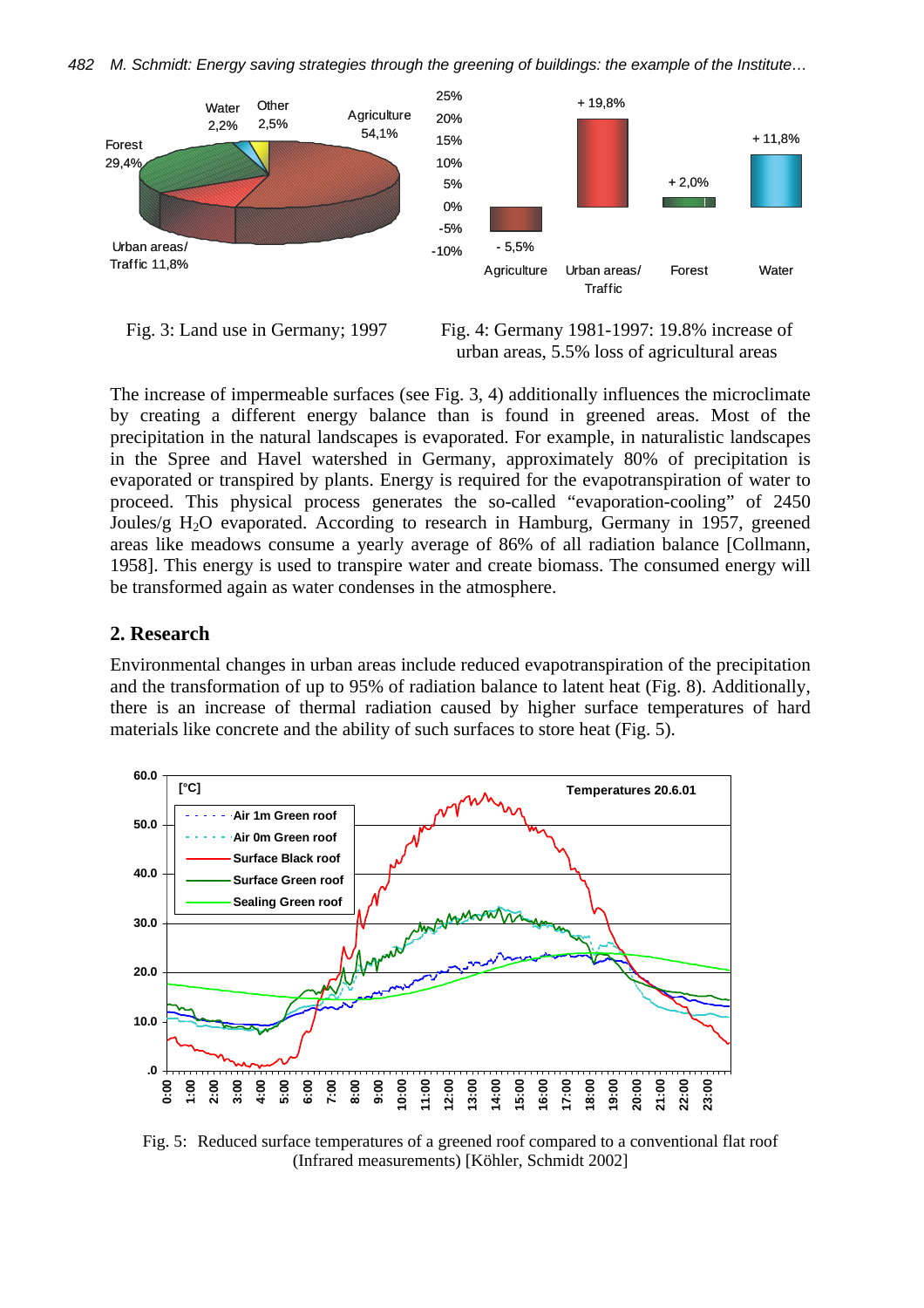As a result, air temperatures inside buildings also rises and leads to discomfort or increased energy consumption for climatization. A logical solution to create more comfortable air temperatures inside and outside of buildings is to green their facades and roofs, thereby "consuming" this energy by evapotranspiration.

According to measurements we have taken at the UFA Fabrik in Berlin, extensive green roofs transfer 58% of radiation balance into evapotranspiration during the summer months (Fig. 9). The annual average consumption of energy is 81%, the resultant cooling-rates are 302 kWh/( $m^{2*}a$ ) by a radiation balance of 372 kWh/( $m^{2*}a$ ) (average of 1987-89, see Tab. 1). In tropical countries, much higher cooling values are expected due to higher precipitation and evapotranspiration rates [Köhler et al., 2001].



Fig. 6 (left): In 1984 greened roof in Berlin's city center (Paul Lincke Ufer 44, Berlin Kreuzberg)

Fig. 7 (right): Climatological station on an extensive green roof, where hydrologic and energetic measurements are taken, UFA-Fabrik in Berlin-Tempelhof

Tab. 1: Precipitation, runoff, potential and measured evapotranspiration, and the evaporation cooling rate of green roof plots, measured in Berlin [Schmidt, 1992, Köhler et al., 2001]

| Year    | <b>Precipitation</b> | <b>Runoff</b>          | <b>Runoff</b> | potential<br><b>ETP</b> | measured<br><b>ETP</b> | <b>Cooling rate</b>                   |
|---------|----------------------|------------------------|---------------|-------------------------|------------------------|---------------------------------------|
|         | [mm]                 | $\lfloor$ mm $\rfloor$ | [%]           | $\lceil$ mm $\rceil$    | mm                     | $\left[\mathrm{kWh/(m^{2*}a)}\right]$ |
| 1987    | 702                  | 179                    | 25.5          | 641                     | 523                    | 356                                   |
| 1988    | 595                  | 157                    | 26.4          | 696                     | 437                    | 298                                   |
| 1989    | 468                  | 98                     | 20.9          | 750                     | 370                    | 252                                   |
| average | 588                  | 145                    | 24.6          | 696                     | 443                    | 302                                   |

## **3. New Approach**

The energy consumption for cooling and ventilation units in buildings is a factor of growing importance. With the new directive of the European parliament on the energy performance of buildings (2002/91/EC) passive cooling techniques should be implemented that improve indoor climatic conditions and the microclimate around buildings. Additionally, the rise of costs for air conditioning systems has been a factor to promote energy saving efforts in the buildings sector. The Institute of Physics in Berlin-Adlershof, a project of the Architects Augustin and Frank, Berlin, is a research and office building that will feature a combination of sustainable water management techniques, including the use of rainwater to cool the building. There are three main goals of rainwater harvesting in this project. The first goal is to substitute drinking water. The second is the retention of rainwater which reduces *…(cont.)*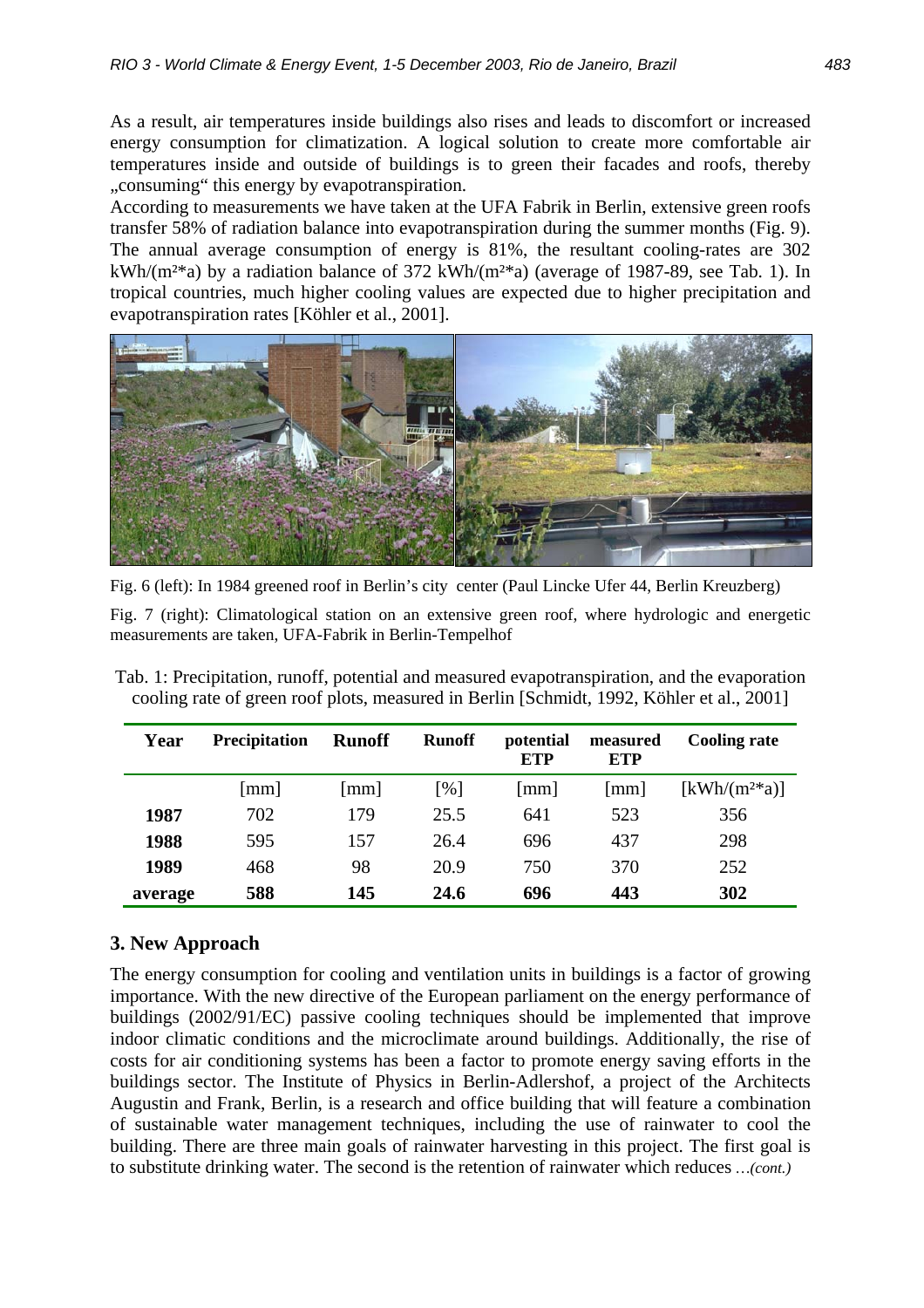

# **Energy balance of a greened roof compared with a black bitumen roof**

Fig. 8: Reduced evapotranspiration in urban areas converts up to 95% of radiation balance to latent heat and increases the thermal radiation



Fig. 9: Extensive greened roofs transfer 58% of radiation balance into transpiration during the summer months, UFA Fabrik in Berlin, Germany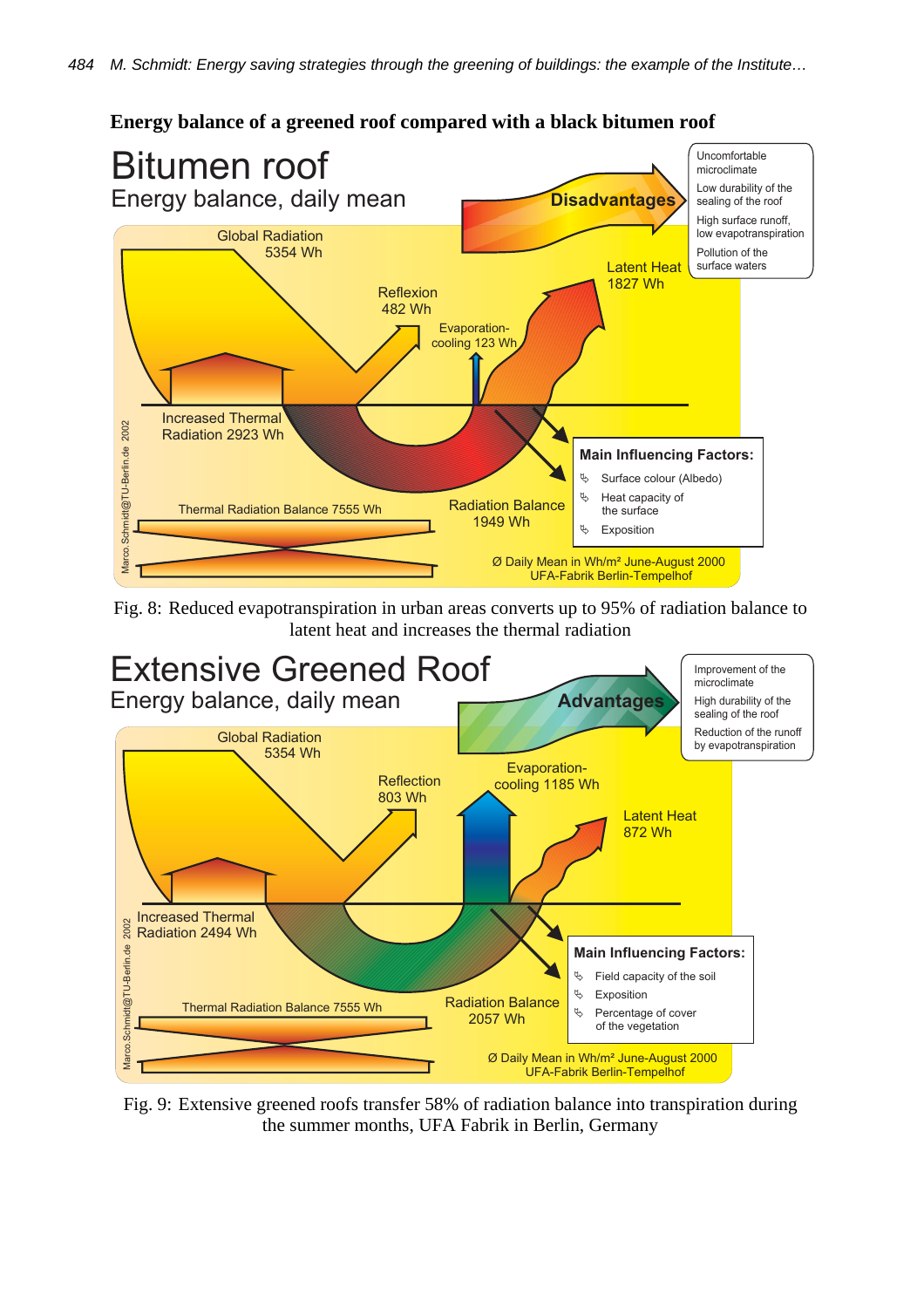*(cont.)…* stormwater flows in combined sewer systems during rainfalls. This reduces the peak load and avoids an overload of the system, which could cause flooding and serious health problems. Third goal is to reduce energy consumption during the summer month through evapotranspiration and shade.





Fig. 10 and 11: Climbing plants provide shade and cooling by evapotranspiration (left: in construction 10/2003)

Rainwater will be stored in 5 cisterns in two courtyards of the building and will be used for the irrigation of a facade greening system and adiabatic cooling systems. The green facade with its different types of climbing plants has been designed to demonstrate the four seasons. The plants will provide shade during the summer, while in the winter, when the plants loose their leafs, the sun's radiation will go through the glass front of the building. This project will include ongoing water consumption monitoring of different plant species comprising the green facade and the adiabatic cooling system. Both the shade created by the plants and the cooling process of evapotranspiration will influence the energy balance of the building.

Stormwater events with heavy rainfall will be managed by the overflow to a small constructed lake in one of the courtyards. The institute is located in a groundwater protection area close to groundwater uptake wells of the city's drinking water supply station. To protect the ground water quality, only natural surface infiltration is allowed

| Tab. 2: Project data of the new building of the Humboldt-University in Berlin (HUB) |  |  |  |  |  |  |
|-------------------------------------------------------------------------------------|--|--|--|--|--|--|
|-------------------------------------------------------------------------------------|--|--|--|--|--|--|

|                          | Institute of Physics Berlin HUB - Adlershof      |                    |  |  |  |
|--------------------------|--------------------------------------------------|--------------------|--|--|--|
| cted<br>$\sum_{i=1}^{n}$ | Air conditioning systems with adiabatic cooling: | 7 units            |  |  |  |
|                          | Irrigated Greened Containers:                    | 152 plots          |  |  |  |
|                          | Connected roofs:                                 | $4700 \text{ m}^2$ |  |  |  |
|                          | Pond in the courtyard:                           | $225 \text{ m}^2$  |  |  |  |